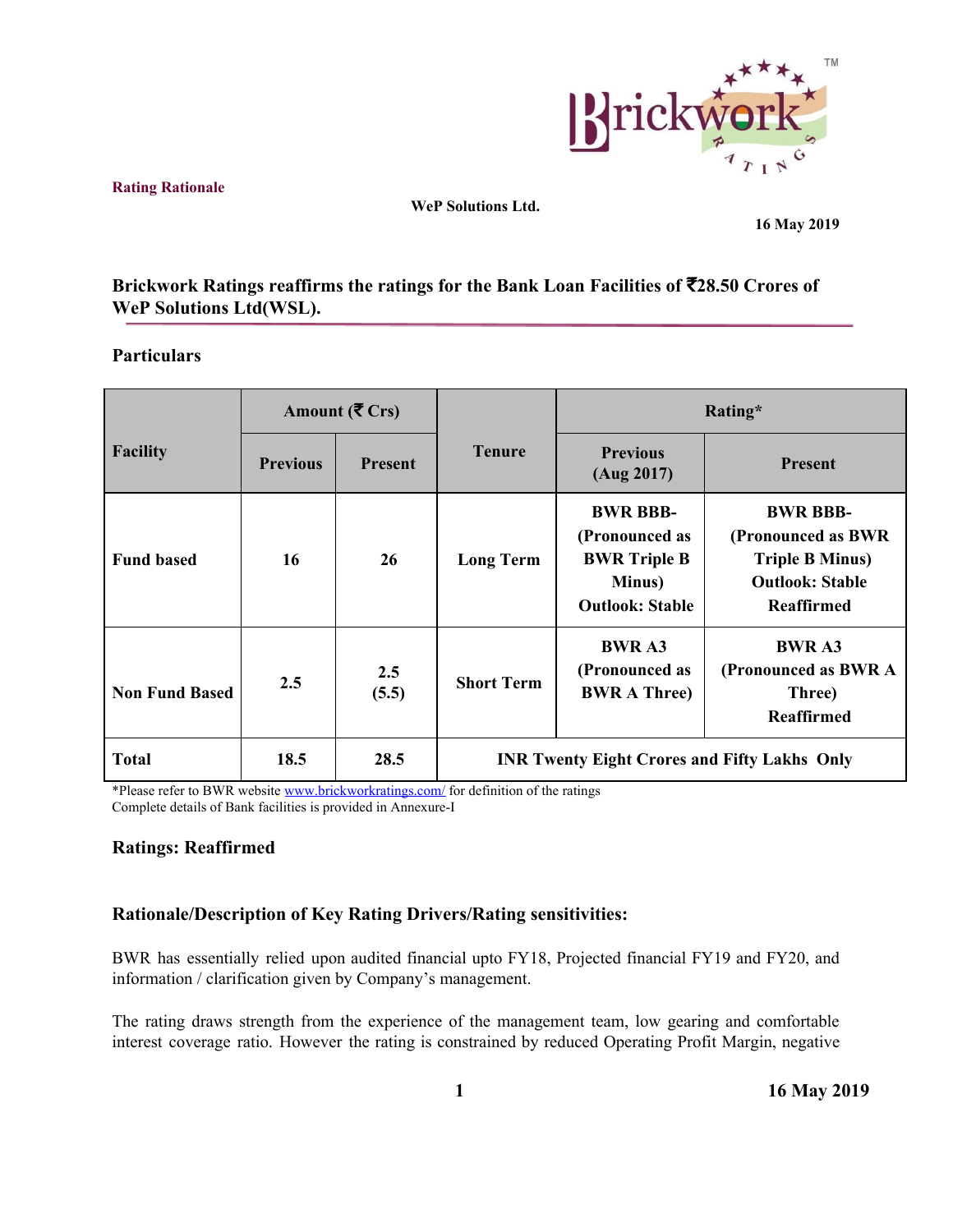

Net Profit, reduced Return on Capital Employed over the years, susceptibility to technological obsolescence, and highly competitive market scenario.

Going forward, the ability of the Company to implement future strategies to increase revenue growth by increasing the retail & other businesses including digital services, and required investments in the area of product development, technical upgradation, marketing and resource enhancements would remain the key rating sensitivities

#### **Description of Key Rating Drivers**

#### **Credit Strengths:**

Management team has sufficient experience in the industry. Gearing Ratio stood at 0.19 times as on 31st Mar 2018. Interest Service Coverage Ratio is 8.75 times in FY18. The Company has been migrating from traditional printer business to digitalization.

#### **Credit Risks:**

Operating Profit Margin reduced to 10.33% in FY18 from 11.78% in FY17. Negative Net Profit of  $\bar{\bar{\tau}}$ 1.47 Crs in FY18. Return on Capital Employed reduced to -3.06% as on 31st Mar 2018 from 2.93% as on 31st Mar 2017. Susceptibility to technological obsolescence, and highly competitive market scenario.

#### **Analytical Approach**

For arriving at its ratings, BWR has applied its rating methodology as detailed in the Rating Criteria detailed below (hyperlinks provided at the end of this rationale).

#### **Rating Outlook: Stable**

BWR believes the **WeP Solutions Ltd.** business risk profile will be maintained over the medium term. The 'Stable' outlook indicates a low likelihood of rating change over the medium term. The rating outlook may be revised to 'Positive' in case the revenues and profit show sustained improvement. The rating outlook may be revised to 'Negative' if the revenues go down and profit margins show lower than expected figures.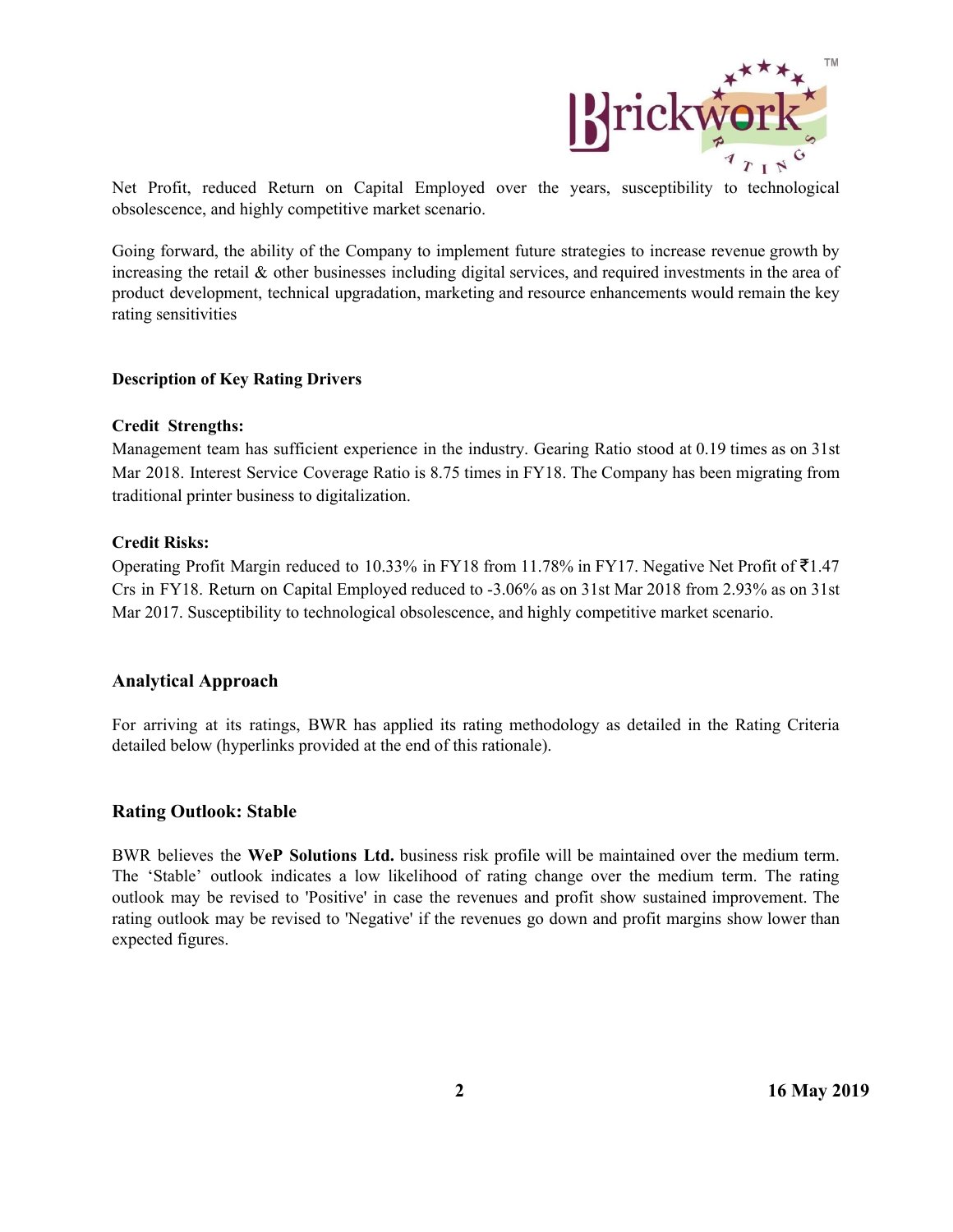

## **About the Company**

Wep Solutions Limited (Wep),promoted by Mr. Ram Narayan Agarwal was incorporated in the year 1995 located at Bangalore. Company is engaged in Managed Printing Solutions (MPS) and, Manufacturing and distribution of IT peripherals, Retail Billing solutions, and Document Management Solutions. The Company has pan India presence having 19 offices and support locations and provides Printing solutions to ~2000 corporates with an install base of 22000+ installations across 2000+ locations across India. WSL has manufacturing facilities situated in Mysore(Karnataka) and in Baddi (Himachal Pradesh) both facilities are ISO certified. In FY18, the Company derived 52% of revenues from the Managed Printing Services, 29% from traditional impact printer business, 17% from retail billing products, and 1% from digital services.

#### **Company Financial Performance**

Total Operating Income increased to ₹80.73 Crs in FY18 from ₹78.56 Crs in FY17. Net Profit reduced to ₹-1.47 Crs in FY18 form ₹0.39 Crs in FY17. Net Worth stood at ₹41.16 Crs as on 31st Mar 2018.

| S.<br>No | <b>Facility</b>                                                                                                                      |               | <b>Current Rating</b>       |                                                                                              | <b>Rating History</b> |                                                                                              |                                                                                              |
|----------|--------------------------------------------------------------------------------------------------------------------------------------|---------------|-----------------------------|----------------------------------------------------------------------------------------------|-----------------------|----------------------------------------------------------------------------------------------|----------------------------------------------------------------------------------------------|
|          |                                                                                                                                      | Type          | Amount<br>$(5 \text{ Crs})$ | Rating                                                                                       | 2018                  | 23.08.2017                                                                                   | 21.04.2016                                                                                   |
| 1.       | <b>Fund Based</b><br>Cash Credit<br>Term Loan                                                                                        | Long<br>Term  | 16<br>10                    | <b>BWR BBB-</b><br>(Pronounced as<br><b>BWR Triple B</b><br>Minus)<br><b>Outlook: Stable</b> | <b>Not</b>            | <b>BWR BBB-</b><br>(Pronounced as<br><b>BWR Triple B</b><br>Minus)<br><b>Outlook: Stable</b> | <b>BWR BBB-</b><br>(Pronounced as<br><b>BWR Triple B</b><br>Minus)<br><b>Outlook: Stable</b> |
| 2.       | <b>Non Fund Based</b><br>Letter of Credit<br><b>Bank Guarantee (Sub</b><br>limit of LC)<br><b>Bank Guarantee</b><br>(Sublimit of CC) | Short<br>Term | 2.5<br>(2.5)<br>(3)         | <b>BWR A3</b><br>(Pronounced as<br><b>BWR A Three)</b>                                       | <b>Rated</b>          | <b>BWR A3</b><br>(Pronounced as<br><b>BWR A Three)</b>                                       | <b>BWR A3</b><br>(Pronounced as<br><b>BWR A Three)</b>                                       |
|          | <b>Total</b>                                                                                                                         |               | 28.5                        | <b>INR Twenty Eight Crores and Fifty Lakhs Only</b>                                          |                       |                                                                                              |                                                                                              |

## **Rating History for the last three years**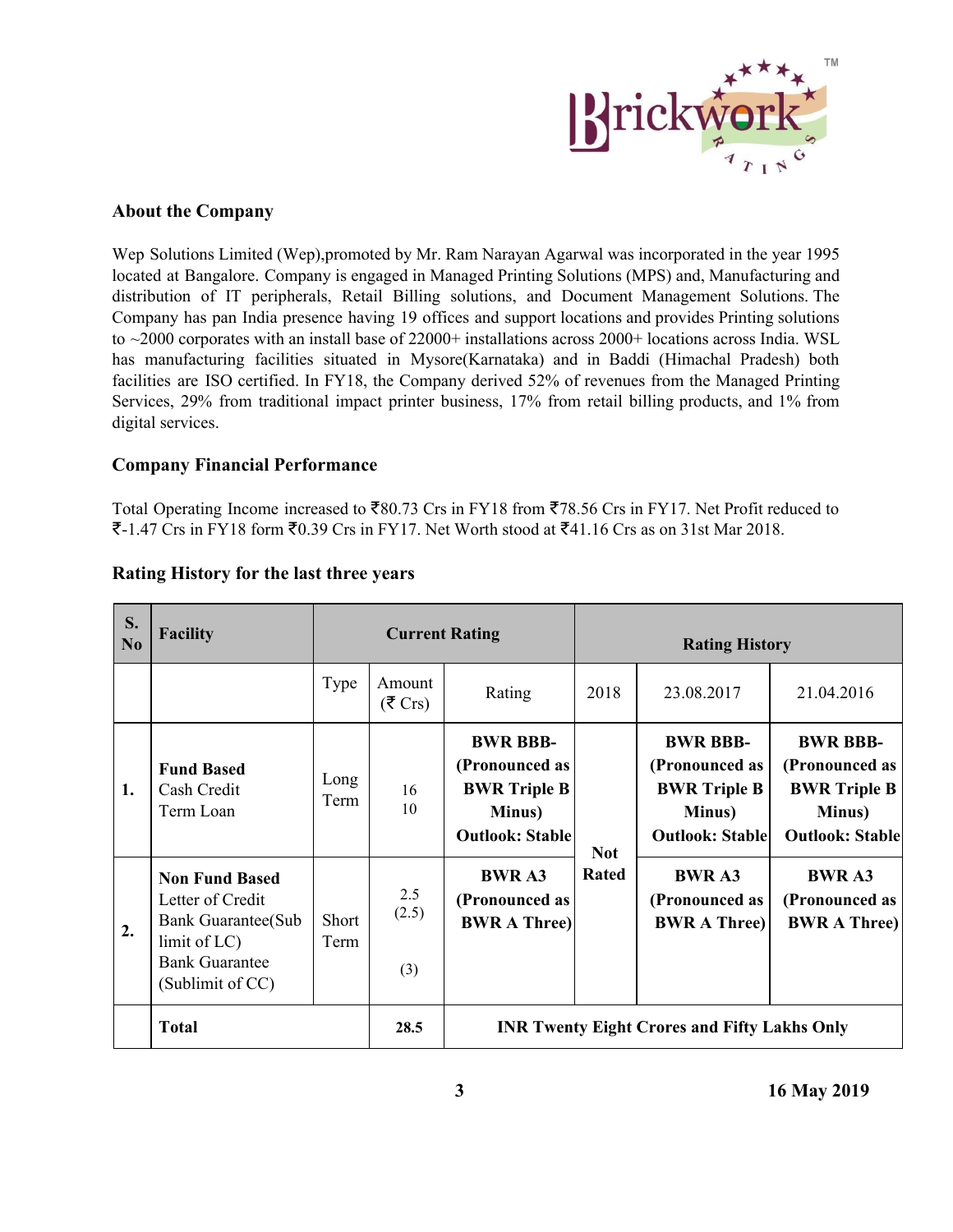

# **Status of non-cooperation with previous CRA (if applicable)- NA**

## **Any other information: Not Available**

# **Key Financial Indicators**

| <b>Key Parameters</b>         | <b>Units</b>        | 2018           | 2017           |
|-------------------------------|---------------------|----------------|----------------|
| <b>Result Type</b>            |                     | <b>Audited</b> | <b>Audited</b> |
| <b>Operating Revenue</b>      | In $\bar{\tau}$ Crs | 80.73          | 78.56          |
| <b>EBITDA</b>                 | In $\bar{\tau}$ Crs | 8.28           | 9.21           |
| <b>PAT</b>                    | In $\bar{\tau}$ Crs | $-1.47$        | 0.39           |
| Tangible Net worth            | In $\bar{\tau}$ Crs | 41.16          | 40.66          |
| Total Debt/Tangible Net worth | Times               | 0.19           | 0.09           |
| <b>Current Ratio</b>          | Times               | 1.05           | 1.16           |

**.**

# **Hyperlink/Reference to applicable Criteria**

- **● [General Criteria](http://www.brickworkratings.com/download/Criteria-GeneralCriteria.pdf)**
- **[Approach to Financial Ratios](http://www.brickworkratings.com/download/Criteria-FinancialRatios.pdf)**
- **● [Infrastructure Sector](http://www.brickworkratings.com/download/Criteria-Infrastructure.pdf)**
- **● [Short Term Debt](http://www.brickworkratings.com/download/Criteria-ShortTermDebt.pdf)**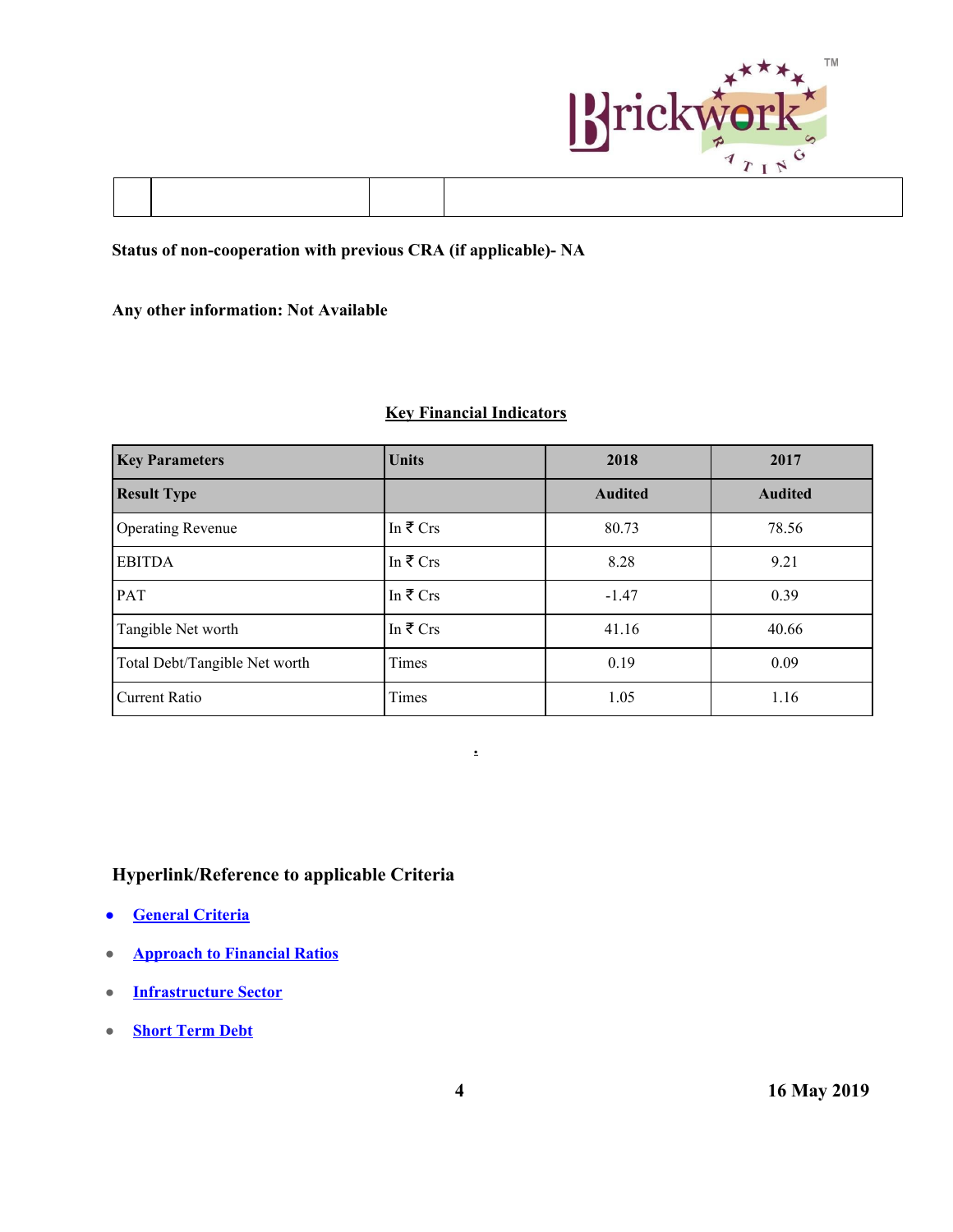

**For any other criteria obtain hyperlinks from website**

| <b>Analytical Contacts</b>                                                                                                                                                   | <b>Investor Contacts</b>                                                                                                                                               |  |  |
|------------------------------------------------------------------------------------------------------------------------------------------------------------------------------|------------------------------------------------------------------------------------------------------------------------------------------------------------------------|--|--|
| K S Nagaraj<br>Associate Director - Ratings<br>B: +91 80 4040 9940<br>nagaraj.ks@brickworkratings.com<br><b>Dimple Bhut</b><br><b>Ratings Analyst</b><br>B: +91 80 4040 9940 | <b>Satish Nair</b><br>Director - Global Market Development & Investor<br><b>Relations</b><br>M: +91 7738875550<br>B: +91 80 6745 6666<br>satish.n@brickworkratings.com |  |  |
| Fxt: 334<br>dimple.b@brickworkratings.com                                                                                                                                    |                                                                                                                                                                        |  |  |
| 1-860-425-2742                                                                                                                                                               |                                                                                                                                                                        |  |  |

#### **For print and digital media**

The Rating Rationale is sent to you for the sole purpose of dissemination through your print, digital or electronic media. While it may be used by you acknowledging credit to BWR, please do not change the wordings in the rationale to avoid conveying a meaning different from what was intended by BWR. BWR alone has the sole right of sharing (both direct and indirect) its rationales for consideration or otherwise through any print or electronic or digital media.

#### **Note on complexity levels of the rated instrument:**

BWR complexity levels are meant for educating investors. The BWR complexity levels are available at [www.brickworkratings.com/download/ComplexityLevels.pdf](http://www.brickworkratings.com/download/ComplexityLevels.pdf) Investors queries can be sent to [info@brickworkratings.com.](mailto:info@brickworkratings.com)

#### **About Brickwork Ratings**

Brickwork Ratings (BWR), a SEBI registered Credit Rating Agency, has also been accredited by RBI and empaneled by NSIC, offers Bank Loan, NCD, Commercial Paper, MSME ratings and grading services. NABARD has empaneled Brickwork for MFI and NGO grading. BWR is accredited by IREDA & the Ministry of New and Renewable Energy (MNRE), Government of India. Brickwork Ratings has Canara Bank, a Nationalized Bank, as its promoter and strategic partner.

BWR has its corporate office in Bengaluru and a country-wide presence with its offices in Ahmedabad, Chandigarh, Chennai, Guwahati, Hyderabad, Kolkata, Mumbai and New Delhi along with representatives in 150+ locations. BWR has rated debt instruments/bonds/bank loans, securitized paper of over ₹ 10,00,000 Cr. In addition, BWR has rated over 6300 MSMEs. Also, Fixed Deposits and Commercial Papers etc. worth over ₹24,440 Cr have been rated.